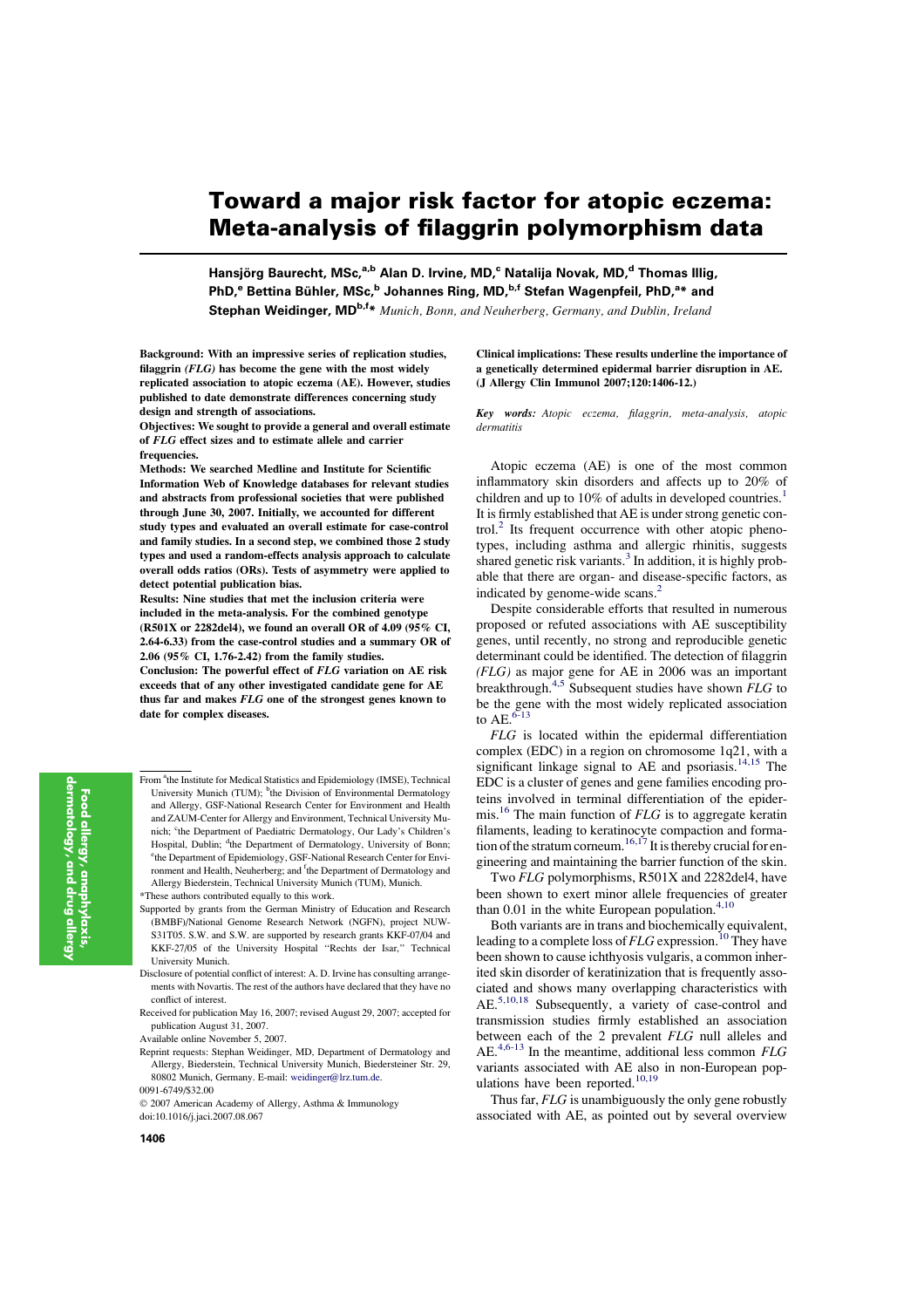Abbreviations used

AE: Atopic eczema

EDC: Epidermal differentiation complex

FLG: Filaggrin

HWE: Hardy-Weinberg equilibrium

OR: Odds ratio

articles.20-23 However, association studies published thus far show striking differences concerning study design and strength of associations. To gain a better understanding of the contribution of genetic variation in FLG to risk of AE and to provide a more accurate estimate of effect sizes, we performed a meta-analysis that combines data and attempts to pool the different study types. Furthermore, we estimated allele and carrier frequencies in control groups.

# **METHODS**

#### Data extraction

A computerized search of Medline (National Library of Medicine, Bethesda, Maryland, 1966–2007) and the ISI Web of Knowledge– Web of Science (April 2006–April 2007) was conducted by 3 independent researchers (HB, BB, and SW) to identify published studies and abstracts on AE and FLG polymorphisms R501X and  $2282$ del4 from the first reported association<sup>4</sup> up to now. We included all articles presenting original data of family or case-control studies on FLG and AE. The reference list of the retrieved articles was also reviewed to identify publications on the same topic.

For estimating allele and carrier frequencies in control groups, we included all studies on FLG and AE.

In the meta-analysis we included all articles presenting a  $3 \times 2$ contingency table of FLG polymorphisms or combined genotype versus AE and all publications providing odds ratios (ORs) plus 95% CIs. We focused on the association with AE because only few comparable studies are available thus far for related traits.

All studies taken into account presented estimated ORs uncorrected for potential confounders or gave complete contingency tables of FLG polymorphisms versus AE. Therefore we used unadjusted estimates to quantify the OR of FLG carriers versus noncarriers. Adjusted ORs were only available for a small subset of studies considered here.

We excluded all articles without data for the effect of the genetic variations on AE risk.

#### Statistical analysis

Because the 2 common FLG mutations R501X and 2282del4 are in trans and have equivalent biologic effects, $10$  association analysis was also performed for a combined genotype in most of the studies. In other words, individuals carrying one mutated and one wild-type allele were coded heterozygous, and individuals heterozygous for each of the 2 polymorphisms or homozygous for 1 polymorphism were coded homozygous for the combined genotype. Because we were interested in the overall magnitude of the FLG effect, we focused our analysis on this combined genotype.

In our initial approach, we accounted for different study types and evaluated an overall estimate for case-control and family studies separately. Considering transmission of possible alleles A and B from

parents to an affected offspring, in a trio setting the ratio of transmitted A and untransmitted B alleles (T) to untransmitted A and transmitted B alleles  $(U)$  can be interpreted as an OR according to Morris and Gardner, $^{24}$  as follows:

$$
OR = \frac{T}{U}.
$$

The number  $T$  can be considered a binomial variable if conditioned on the sum of the numbers of "discordant" pairs  $(T + U)$ . Thus with the  $\Delta$  method, we derived a symmetric confidence interval for log(OR) in family studies.

ORs in case-control studies were calculated for FLG carriers versus noncarriers if contingency tables were available. A symmetric 95% CI was calculated for log(OR) by using the normal approximation of the Pearson-Mantel-Haenzel statistic.<sup>2</sup>

In a second step we combined those 2 study types and estimated an overall OR.

We estimated the overall effect of FLG null alleles with a random-effects model, as described by DerSimonian and Laird.<sup>26</sup> The test of homogeneity was performed according to the method of Cooper and Hedges.<sup>27</sup> To detect a potential publication bias, funnel plots were constructed, and the test for asymmetry by Egger et al<sup>28</sup> was applied.

Main results of meta-analyses are visualized graphically in forest and funnel plots. Forest plots show the estimated ORs and 95% CIs for risk of AE imparted by FLG variations for individual studies, group analyses, and combined analyses of all groups. Funnel plots might provide a hint on publication bias.

Additionally, the frequency of the mutant alleles in R501X and 2282del4 was estimated in control subjects or parents by using the inverse variance method, as described in Thakkinstian et al.<sup>29</sup> Furthermore, where appropriate, we assessed Hardy-Weinberg equilibrium (HWE) for each study's control group or parents by use of the  $x^2$  test. Finally, where available, we estimated the prevalence of polymorphisms among cases. For all analyses, we used the base-, stats- and meta-packages in R 2.4.1.<sup>30,31</sup>

# RESULTS

Our literature search yielded 39 publications, of which 9 met the inclusion criteria for the meta-analysis. Table  $I^{4,6-13}$  shows the study type, the population origin, and the number of cases and control subjects or nuclear families. In addition, reported ORs and their corresponding 95% CIs are given. We did not identify abstracts with original data to be included in the analysis.

Morar et al<sup>8</sup> analyzed 2 different family panels and presented results for each panel separately, as well as for the combined panels. In a sensitivity analysis we compared the results of our meta-analyses under consideration of the results achieved in this combined panel and the results for the separate panels. Because no significant differences could be detected (Table I) for the overall estimate, both panels were subsequently considered as one cohort. In addition, Morar et al<sup>8</sup> investigated the risk of disease in affected offspring and unaffected children from the family panels in a case-control setting. Because these study settings are not independent, this case-control approach was not used for the meta-analyses across study types. The study on an Irish case-control cohort by Palmer et al<sup>4</sup> was included in a more comprehensive analysis in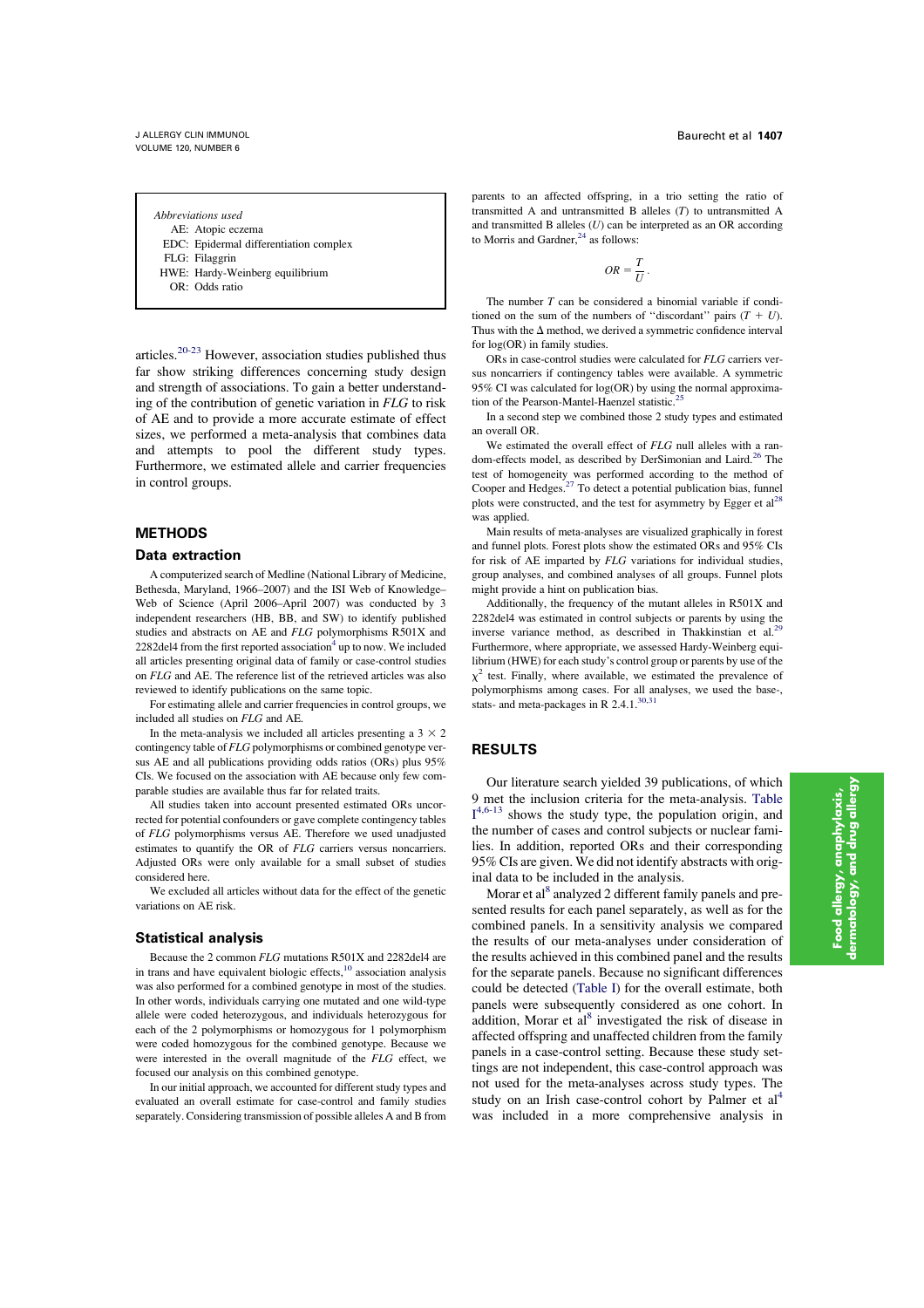|                                |             |                  |                     | <b>R501X</b> |               | 2282del4       |                | Combined<br>genotype           |                | <b>Diagnosis of AE</b>        |  |
|--------------------------------|-------------|------------------|---------------------|--------------|---------------|----------------|----------------|--------------------------------|----------------|-------------------------------|--|
| <b>Study</b>                   | <b>Type</b> | Population       | n                   | <b>OR</b>    | 95% CI        | <b>OR</b>      | 95% CI         | 0R                             | 95% CI         | based on:                     |  |
| Weidinger et al $^{12}$        | Fam         | Germany          | 476                 | 3.82         | 2.02-7.68     | 2.43           | 1.60-3.76      | 2.73                           | 1.89-4.01      | UK Working Party              |  |
| Weidinger et al <sup>13</sup>  | cc          | Germany          | 274/252             | 3.59         | 1.43-9.01     | 5.07           | 2.42-10.64     | 4.17                           | 2.30-7.59      | UK Working Party              |  |
| Marenholz et al <sup>7</sup>   | Fam         | Europe           | $490*$              | 1.73         | 1.16-2.61     | 2.13           | 1.61-2.84      | 2.13                           | 1.68-2.72      | Hanifin and Rajka             |  |
|                                | cc          | Germany          | 188/319             | 6.65         | 2.43-18.22    | 2.42           | 1.09-5.38      | 3.73                           | 1.98-7.03      | Hanifin and Rajka             |  |
| Barker et al <sup>6</sup>      | cc          | United Kingdom   | 163/1463            | 5.85         | 3.86-8.86     | 7.61           | 4.74-12.21     | 7.59                           | 5.30-10.87     | UK Working Party              |  |
| Palmer et al <sup>4</sup>      | cc          | Denmark          | 142/190†            |              |               |                |                | 2.49†                          | 1.26-4.93†     | Hanifin and Rajka             |  |
|                                | cc          | Scotland         | 279/1008:           |              |               |                |                | 2.891                          | $2.04 - 4.111$ | Questionnaire                 |  |
| Ruether et al <sup>9</sup>     | Fam         | Germany          | 338                 | 2.17         | 1.34-3.61     |                |                |                                |                | Hanifin and Rajka             |  |
|                                | cc          | Germany          | 272/276             | 3.59         | 1.80-7.05     | 7.1            | 3.41-14.78     | $\qquad \qquad \longleftarrow$ |                | Hanifin and Rajka             |  |
| Morar et al <sup>8</sup>       | $cc\$       | Northern Europe# | 426/564             | 2.55         | 1.50-4.34     | 1.93           | 1.23-3.03      | 2.03                           | 1.46-2.81      |                               |  |
|                                | Fam§        | Northern Europe# | 426                 | 2.55         | 1.70-3.90     |                | 2.38 1.55-3.71 | 1.72                           | 1.32-2.25      | Modified Hanifin<br>and Rajka |  |
|                                | Fam         | Northern Europe# | 148                 | 2.40         | 1.15-5.02     | 3.00           | 1.60-5.62      | 1.94                           | 1.27-2.95      |                               |  |
|                                | Fam         | United Kingdom   | 278                 | 2.62         | 1.58-4.33     | 1.88           | 1.02-3.44      | 1.58                           | 1.12-2.24      |                               |  |
| Stemmler et al <sup>11</sup>   | cc          | Germany          | 378/700             | 1.31         | $0.65 - 2.62$ | 1.93           | 1.25-2.96      | 4.18                           | 2.60-6.73      | Hanifin and Rajka             |  |
| Sandilands et al <sup>10</sup> | cc          | Ireland**        | 188/736             | 14.05        | 8.04-24.53    | 8.94           | 4.99-16.01     | 10.02‡‡                        | 6.74-14.89     | <b>UK Working Party</b>       |  |
| Pooled estimate $+95\%$ CI     |             |                  | cc                  | 4.23         | 2.36-7.59     |                | 4.13 2.38-7.16 | 4.09                           | 2.64-6.33      |                               |  |
|                                |             |                  | Fam                 | 2.32         | 1.73-3.09     | 2.25           | 1.83-2.77      | 2.10                           | 1.66-2.65      | $\sim$                        |  |
|                                |             |                  | Total <sup>††</sup> | 3.51         | 2.24-5.50     |                | 3.62 2.43-5.41 | 3.58                           | 2.43-5.26      |                               |  |
| Continental Europeans          |             | Total            | 2.61                | 1.81-3.78    |               | 2.82 1.99-4.00 | 2.97           | 2.28-3.87                      |                |                               |  |

TABLE I. Unadjusted ORs and 95% CIs of studies on the association of FLG variants with AE included in the meta-analysis

Fam, Family study; cc, case-control study; Total, combined analysis of both study types.

\*Four hundred ninety families including 903 children with eczema.

!Children of mothers with asthma.

"Patients with asthma and eczema.

§Consists of individuals belonging to nuclear families of 2 panels.

 $\parallel$ ECZ1 panel of northern Europe (90% white, 1% Asian, and 4.3% mixed + others).

 $\blacksquare$  Finite of intention Europe (3.5% minit, 1.6% canning the 14% minites).<br> $\blacksquare$  MRCE panel (69% white, 14% South Asian, and 8% mixed + others).

#Inclusive United Kingdom.

\*\*Irish study by Palmer et al<sup>4</sup> is included in Sandilands et al.<sup>10</sup>

!!Morar (case-control) excluded.

""OR includes 3 additional rare variants.

Sandilands et al,  $^{10}$  which we therefore used for the present analysis.

All studies included were conducted on western European populations, in particular from Germany, Great Britain, and Ireland.

For pooled analysis of carrier frequencies, cases and control groups from 17 case-control studies and parents and offspring from 5 family studies were used. The study by Stemmler et  $al<sup>11</sup>$  was excluded from this analysis because of a distortion of HWE for R501X (Table II).4-13,32-34 In addition, the Irish AE case series within the study by Palmer et  $aI<sup>4</sup>$  was excluded because these cases have later been included into the Sandilands study.<sup>10</sup> Nine other studies were not considered because of incomplete or missing data. Among the control subjects, no significant heterogeneity was observed. Allele frequencies were estimated at 1.9% (95% CI, 0.3%- 3.5%) for R501X, 1.9% (95% CI, 0.5%-3.3%) for 2282del4, and 4.1% (95% CI, 1.4%-6.8%) for the combined genotype (Table II).<sup>4-13,32-34</sup> In contrast, striking differences were observed concerning the carrier frequencies in cases between Ireland/United Kingdom ranging from 22.9% to 45.2% and continental Europe ranging from 15.8% to 22.9%. Because of low sample sizes in Ireland/United Kingdom cohorts, the differences remained nonsignificant (Table III).<sup>4-13,32-34</sup>

### Case-control studies

To date, 9 independent case-control studies on FLG and AE have been performed across western Europe, 8 of which provided data on both polymorphisms, showing an increased risk for AE ranging from 2.03 to 10.02 for the combined allele (Table I and Fig 1).

After applying a random-effects model, an overall OR was estimated at 4.09 (95% CI, 2.64-6.33,  $P = 9.2 \times 10^{-10}$ ). Observed heterogeneity between the studies was 87.1% (95% CI, 76.7%-92.8%). The test of asymmetry showed no significant deviation from the symmetry assumption  $(P = .973)$ , thus not indicating any publication bias (Fig 2).

For both null alleles, a strong overall FLG effect was calculated with an OR of 4.23 (95% CI, 2.36-7.59; range, 1.3-14.1) for R501X and 4.13 (95% CI, 2.38-7.16; range, 1.9-8.9) for 2282del4, respectively. Tests of asymmetry were not significant ( $P = .6237$  and  $P = .3988$ ), indicating no publication bias.

After excluding the study of Stemmler et  $al<sup>11</sup>$  because of distortion of HWE concerning the R501X allele, applying a random-effects model, we then estimated an overall OR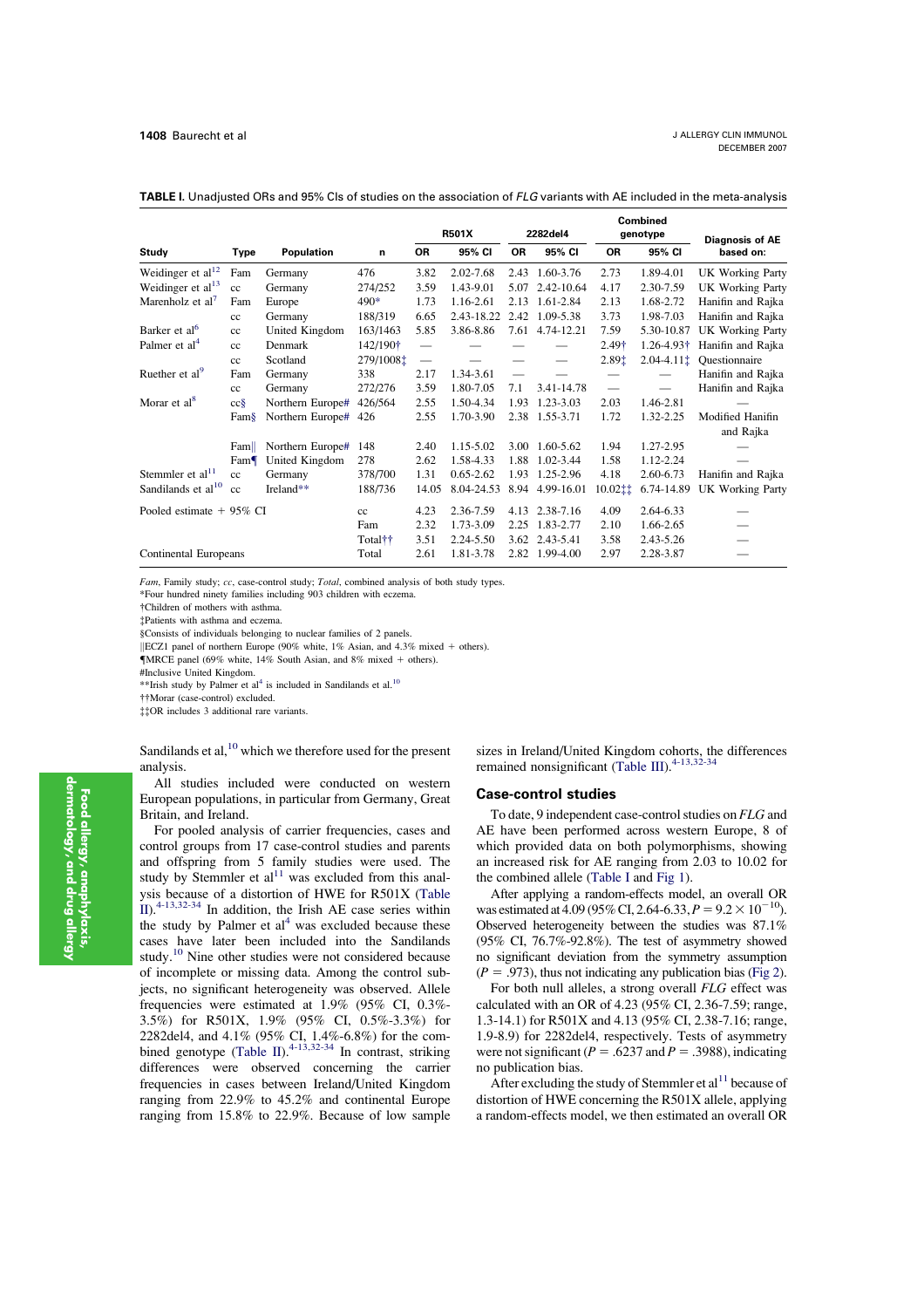|                                  |                 |                  | <b>R501X</b>             |                          |                          |                                  | 2282del4                 |                          | <b>Combined genotype</b>         |                          |                          |
|----------------------------------|-----------------|------------------|--------------------------|--------------------------|--------------------------|----------------------------------|--------------------------|--------------------------|----------------------------------|--------------------------|--------------------------|
|                                  |                 |                  |                          |                          | <b>HWE</b>               |                                  |                          | <b>HWE</b>               |                                  |                          | <b>HWE</b>               |
| Study                            |                 |                  | $n*$                     | <b>MAF</b>               | P value                  | $n*$                             | <b>MAF</b>               | P value                  | $n*$                             | <b>MAF</b>               | P value                  |
| Weidinger et $al12$              | Fam             | Germany          | 930                      | 2.8%                     | .371                     | 952                              | 5.5%                     | .238                     | 930                              | 8.2%                     | .319                     |
| Weidinger et al $^{13}$          | cc              | Germany          | 251                      | 1.2%                     | .848                     | 250                              | 1.8%                     | .772                     | 249                              | 3.0%                     | .624                     |
| Marenholz et al <sup>7†</sup>    | Fam             | Europe           | 970                      | 2.8%                     | <b>NS</b>                | 958                              | 6.6%                     | <b>NS</b>                | $\qquad \qquad -$                | 9.3%                     | NS.                      |
|                                  | cc              | Germany          | 319                      | 0.8%                     | .888                     | 316                              | 1.7%                     | .753                     | 314                              | 2.5%                     | .643                     |
| Barker et al <sup>6</sup>        | cc              | United Kingdom   | 1463                     | 2.9%                     | .102                     | 1463                             | 1.7%                     | .515                     | 1463                             | 4.6%                     | .248                     |
| Palmer et al <sup>4</sup>        | cc              | Ireland**        | 189                      | 3.2%                     | .652                     | 186                              | 1.1%                     | .882                     | 186                              | 4.3%                     | .540                     |
|                                  | cc              | Denmark          |                          | $\overline{\phantom{0}}$ | $\equiv$                 | $\equiv$                         | $\equiv$                 | L.                       | 190                              | 4.2%                     | .233                     |
|                                  | cc              | Scotland         | 1008 <sup>±</sup>        | 3.0%                     | .026                     | 1008                             | 1.9%                     | .542                     | 1008‡                            | 4.9%                     | .831                     |
|                                  | pop§            | France           | 158                      | 2.5%                     | $\overline{\phantom{0}}$ | 155                              | 1.0%                     | $\overline{\phantom{0}}$ |                                  | $\overline{\phantom{m}}$ | $\overline{\phantom{m}}$ |
|                                  | pop§            | Ireland/Scotland | 242                      | 2.8%                     | -                        | 257                              | 1.0%                     | $\overline{\phantom{0}}$ | $\overline{\phantom{0}}$         | $\overline{\phantom{m}}$ | $\overline{\phantom{0}}$ |
| Ruether et al <sup>9</sup>       | Fami            | Germany          | $\qquad \qquad -$        |                          | $\equiv$                 | $\overline{\phantom{0}}$         |                          | $\equiv$                 | $\overline{\phantom{0}}$         | $\equiv$                 | $\overline{\phantom{m}}$ |
|                                  | $Cc$ $\ddagger$ | Germany          | $\equiv$                 | 2.2%                     | -                        | $\overline{\phantom{0}}$         | 1.7%                     | $\overline{\phantom{0}}$ |                                  | $\equiv$                 |                          |
| Morar et al <sup>8</sup>         | cc              | Northern Europe# | $\overline{\phantom{0}}$ | -                        | <b>NS</b>                | $\overline{\phantom{m}}$         | $\qquad \qquad -$        | <b>NS</b>                |                                  | $\overline{\phantom{m}}$ | <b>NS</b>                |
|                                  | Fam             | Northern Europe# | $\qquad \qquad -$        | $\equiv$                 | <b>NS</b>                | $\overline{\phantom{m}}$         | $\overline{\phantom{m}}$ | <b>NS</b>                | $\equiv$                         | $\overline{\phantom{m}}$ | <b>NS</b>                |
|                                  | Fam             | United Kingdom   | $\qquad \qquad -$        | $\overline{\phantom{0}}$ | <b>NS</b>                | $\overline{\phantom{m}}$         | $\overline{\phantom{m}}$ | <b>NS</b>                | $\equiv$                         | $\overline{\phantom{0}}$ | <b>NS</b>                |
| Stemmler et al <sup>11</sup>     | cc              | Germany          | 700‡                     | 1.6%                     | $8.0 \times 10^{-6}$     | 678                              | 3.5%                     | .831                     | 630c                             | 2.2%                     | .207                     |
| Sandilands et al <sup>10</sup>   | cc              | Ireland          | 736                      | 1.3%                     | .723                     | 736                              | 1.3%                     | .723                     | 736                              | 3.9%                     | .918                     |
| Zhao et $al^{32}\$               | cc              | Ireland          | 654                      | 1.5%                     | .691                     | 654                              | 1.6%                     | .676                     | 654                              | 3.1%                     | .408                     |
|                                  | cc              | United Kingdom   | 1463                     | 2.9%                     | .102                     | 1463                             | 1.7%                     | .515                     | 1463                             | 4.6%                     | .248                     |
| Hüffmeier et al <sup>33</sup> §  | cc              | Germany          | 369                      | 1.8%                     | <b>NS</b>                | 360                              | 2.8%                     | <b>NS</b>                |                                  | $\equiv$                 | $\equiv$                 |
| Smith et $al5$ §                 | pop             | Ireland          | -                        | 4.1%                     | $\overline{\phantom{0}}$ | $\overline{\phantom{0}}$         | 0.5%                     | -                        |                                  | -                        | -                        |
|                                  | pop             | Scotland         | $\overline{\phantom{0}}$ | 2.1%                     | $\equiv$                 | $\overline{\phantom{0}}$         | 1.2%                     | $\equiv$                 | $\overline{\phantom{m}}$         | $\overline{\phantom{m}}$ | $\overline{\phantom{m}}$ |
|                                  | pop             | United States    | 124                      | 2.4%                     | $\overline{\phantom{0}}$ | 133                              | 1.1%                     | $\equiv$                 |                                  |                          | $\overline{\phantom{m}}$ |
| Gruber et al <sup>34</sup> §     | pop             | Austria          |                          | 1.4%                     | -                        | $\qquad \qquad -$                | 1.4%                     | $\overline{\phantom{0}}$ | $\overline{\phantom{0}}$         | 2.7%                     |                          |
| Pooled allele frequency (95% CI) |                 |                  | 1.9% (0.3% to 3.5%)      |                          |                          | 1.9% $(0.5\% \text{ to } 3.3\%)$ |                          |                          | 4.1% $(1.4\% \text{ to } 6.8\%)$ |                          |                          |
| Continental European             |                 |                  | 1.7% (0% to $4.0\%$ )    |                          |                          | 2.8% $(0.2\% \text{ to } 5.3\%)$ |                          |                          | 4.1% (0% to 8.5%)                |                          |                          |

TABLE II. Minor allele frequencies of FLG variants (R501X, 2282del4, and combined genotype) and HWE test results observed in studies on FLG published until April 2007

MAF, Minor allele frequency; Fam, family study; cc, case-control study; NS, not significant; –, information not available; pop, population-based cohort. \*Number of control subjects in case-control–based studies, number of parents in family-based studies, and total number in population-based studies.

!Calculated with stated genotyping rate of 0.99 and 0.977 for R501X and 2282del4, respectively.

"Not pooled because of violation of HWE or missing number of successfully genotyped control subjects.

§Control subjects from studies on related phenotypes.

||Calculated with stated genotyping rate of 0.981 and 0.957 for R501X and 2282del4, respectively.

{European Americans.

#Inclusive United Kingdom.

\*\*Not pooled because of inclusion in Sandilands et al.<sup>10</sup>

of 5.16 (95% CI, 3.02-8.81) and 4.13 (95% CI, 2.38-7.16) for R501X and the combined genotype, respectively. Tests of asymmetry remained not significant, indicating no publication bias.

### Family studies

The 5 family studies evaluated showed ORs from 1.58 to 2.73 for the combined genotype. These rather homogeneous estimates result in an overall OR of 2.10 (95% CI, 1.66-2.65;  $P = 2.0 \times 10^{-9}$ ) by applying a random-effects model (Fig 1). A fixed-effects model revealed similar results (OR, 2.06; 95% CI, 1.76-2.42). The heterogeneity test revealed no significant deviation from the homogeneity assumption ( $P = .1364$ ). Further investigation of R501X and 2282del4 revealed an overall OR of 2.32 (95% CI, 1.73-3.09) and 2.25 (95% CI, 1.83-2.77) by applying a random-effects model. Heterogeneity measures showed no significance ( $P = .2198$  and  $P = .8435$ , respectively).

## Combined analysis of all studies

Combining family-based and case-control studies, the test of asymmetry remains not significant ( $P = .1994$ , Fig 2), although ORs in family studies tend to be lower with smaller CIs than in case-control studies. Because of the interdependence, the case-control studies from Morar et al<sup>8</sup> were not included. We also excluded the Irish case-control study in Palmer et  $al<sup>4</sup>$  because the respective individuals were included in a subsequent study by Sandilands et al.  $^{\rm 10}$ 

The estimated overall OR for a random-effects model was 3.51 (95% CI, 2.24-5.50) for R501X, 3.62 (95% CI, 2.43-5.41) for 2282del4, and 3.58 (95% CI, 2.43-5.26;  $P = 3.7 \times 10^{-10}$ ) for the combined genotype.

Having further investigated Table I and Fig 1, the OR estimates appeared lower for continental European populations. Therefore we calculated a pooled estimate of studies conducted in continental Europe only. Applying a random-effects model, we observed an estimate of 2.61 (95% CI, 1.81-3.78) for R501X, 2.82 (95%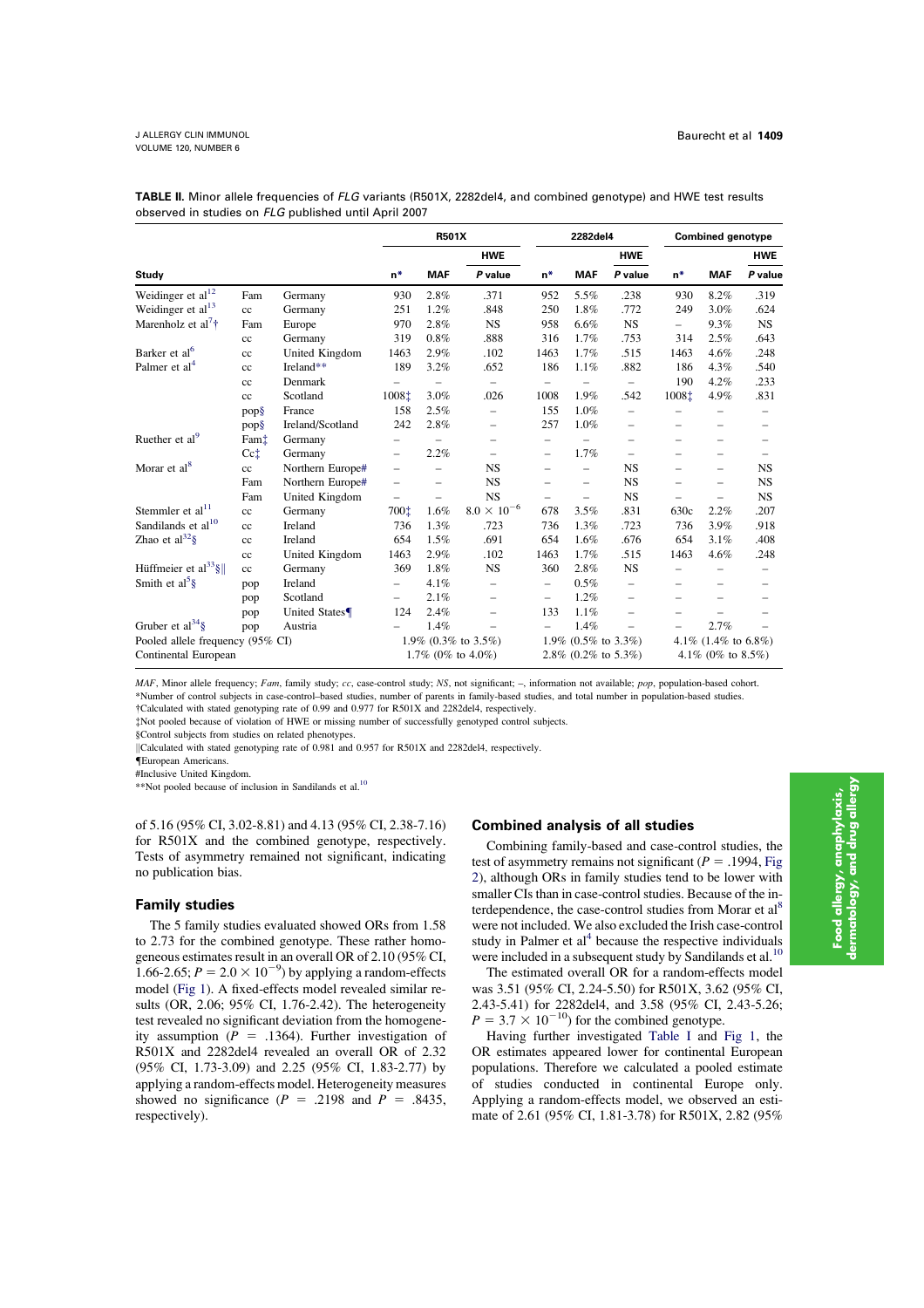|                                                          |             |                  | <b>R501X</b>                    |                          |                                 | 2282del4                 | <b>Combined genotype</b><br><b>Carrier frequency</b> |                     |  |
|----------------------------------------------------------|-------------|------------------|---------------------------------|--------------------------|---------------------------------|--------------------------|------------------------------------------------------|---------------------|--|
| <b>Study</b>                                             |             |                  |                                 | <b>Carrier frequency</b> |                                 | <b>Carrier frequency</b> |                                                      |                     |  |
|                                                          |             |                  | Control<br>subjects/<br>parents | Cases/<br>offspring      | Control<br>subjects/<br>parents | Cases/<br>offspring      | Control<br>subjects/<br>parents                      | Cases/<br>offspring |  |
| Weidinger et al $^{12}$                                  | Fam         | Germany          | 5.7%                            | 8.8%                     | 10.9%                           | 15.8%                    | 16.0%                                                | 22.8%               |  |
| Weidinger et al <sup>13</sup>                            | cc          | Germany          | 2.4%                            | 8.1%                     | 3.6%                            | 15.9%                    | 6.0%                                                 | 21.1%               |  |
| Marenholz et al <sup>7</sup>                             | Fam         | Europe           | $\overline{\phantom{0}}$        | $\qquad \qquad -$        | $\overline{\phantom{0}}$        |                          | $\equiv$                                             | 22.9%               |  |
|                                                          | cc          | Germany          | 1.6%                            | 9.6%                     | 3.5%                            | 8.0%                     | 5.1%                                                 | 16.7%               |  |
| Barker et al <sup>6</sup>                                | cc          | United Kingdom   | 5.6%                            | 25.8%                    | 3.4%                            | 20.9%                    | 8.8%                                                 | 42.3%               |  |
| Palmer et al <sup>4</sup>                                | cc          | Ireland          | 6.4%                            | 38.5%                    | 2.2%                            | 26.9%                    | 8.6%                                                 | 55.8%               |  |
|                                                          | $_{\rm cc}$ | Denmark          | $\equiv$                        |                          | $\overline{\phantom{0}}$        |                          | 7.9%                                                 | 17.6%               |  |
|                                                          | cc          | Scotland         | 5.8%*                           | -                        | 3.8%                            | $\equiv$                 | $9.3%$ *                                             | 22.9%               |  |
|                                                          | pop†        | France           |                                 | $\equiv$                 | $\overline{\phantom{0}}$        | $\overline{\phantom{0}}$ | -                                                    |                     |  |
|                                                          | popt        | Ireland/Scotland |                                 |                          |                                 |                          |                                                      |                     |  |
| Ruether et al <sup>9</sup>                               | Fam         | Germany          |                                 |                          |                                 |                          |                                                      |                     |  |
|                                                          | cc          | Germany          |                                 | $\overline{\phantom{0}}$ | $\equiv$                        |                          | $\overline{\phantom{0}}$                             |                     |  |
| Morar et al <sup>8</sup>                                 | cc          | Northern Europe§ |                                 | ÷.                       |                                 | -                        |                                                      |                     |  |
|                                                          | Fam         | Northern Europe§ |                                 | -                        | $\qquad \qquad -$               |                          |                                                      |                     |  |
|                                                          | Fam         | United Kingdom   | $\equiv$                        | ÷,                       | $\overline{\phantom{0}}$        |                          |                                                      |                     |  |
| Stemmler et al <sup>11</sup>                             | cc          | Germany          | $2.9\%*$                        | 3.7%                     | 6.8%                            | 12.3%                    | $4.3\%*$                                             | 15.8%               |  |
| Sandilands et al <sup>10</sup>                           | cc          | Ireland          | 2.6%                            | 27.1%                    | 2.6%                            | 19.1%                    | 7.6%                                                 | 45.2%               |  |
| Zhao et $al^{32}$ †                                      | cc          | Ireland          | 3.1%                            | n.AE                     | 3.2%                            | n.AE                     | 6.3%                                                 | n.AE                |  |
|                                                          | $_{\rm cc}$ | United Kingdom   | 5.6%                            | n.AE                     | 3.4%                            | n.AE                     | $8.8\%$                                              | n.AE                |  |
| Hüffmeier et al <sup>33</sup> †                          | cc          | Germany          |                                 | n.AE                     |                                 | n.AE                     |                                                      | n.AE                |  |
| Smith et al <sup>5</sup> <sup><math>\dagger</math></sup> | pop         | Ireland          | $\frac{1}{2}$                   | n.AE                     | $\equiv$                        | n.AE                     | -                                                    | n.AE                |  |
|                                                          | pop         | Scotland         | $=$                             | n.AE                     | $\overline{\phantom{0}}$        | n.AE                     | $\overline{\phantom{0}}$                             | n.AE                |  |
|                                                          | pop         | United States:   |                                 | n.AE                     |                                 | n.AE                     |                                                      | n.AE                |  |
| Gruber et al <sup>34</sup> $\dagger$                     | pop         | Austria          |                                 | n.AE                     |                                 | n.AE                     |                                                      | n.AE                |  |
| Pooled allele frequency (95% CI)                         |             |                  | 3.5% (0.9%                      | $9.0\%$ $(3.1\%$         | 3.8% (1.5%)                     | 14.7% (8.0%              | 8.0% (4.3%                                           | 22.9% (16.4%        |  |
|                                                          |             |                  | to $6.0\%$ )                    | to $15.0\%$ )            | to $6.2\%$ )                    | to $21.4\%$ )            | to $11.7\%$ )                                        | to $29.3%$          |  |
| Continental European                                     |             |                  | 2.8% (0%                        | 6.4% (0.7%               | 5.7% (0.9%                      | 12.6% (5.0%              | 8.2% (0.2%)                                          | 22.9% (15.1%)       |  |
|                                                          |             |                  | to $6.8\%$ )                    | to $12.1\%$ )            | to $10.4\%$ )                   | to $20.3%$               | to $14.2\%$ )                                        | to $30.7%$          |  |

TABLE III. Carrier frequencies of FLG variants (R501X, 2282del4, and combined genotype) in cases and control subjects for case-control studies or offspring and parents for family studies in studies on FLG published until April 2007

Fam, family study; cc, case-control study;  $-$ , information not available; pop, population-based cohort; n.AE, other trait than AE.

\*Not pooled because of distortion of the HWE.

!Control subjects from studies on FLG with related phenotypes.

"European American.

§Inclusive United Kingdom.

Not pooled because of inclusion in Sandilands et al.<sup>10</sup>

CI, 1.99-4.00) for 2282del4, and 2.97 (95% CI, 2.28-3.87) for the combined genotype. Between the studies, there was no evidence for significant heterogeneity ( $P = .074$ ).

# **DISCUSSION**

In this study we have conducted the most comprehensive assessment of currently available data on the effect of the 2 most common FLG polymorphisms in European populations on AE. Our comprehensive meta-analysis is based on an impressive series of replication studies that have followed the initial publication from Palmer et al<sup>4</sup> in early 2006. Although these studies exhibited a considerable heterogeneity concerning study design and the magnitude of the genetic effect, they have firmly established FLG as major gene for AE. Our analysis demonstrates that across all studies there is a high risk independently conferred by both null polymorphisms, with an estimated overall OR of 3.51, 3.62, and 3.58 for R501X, 2282del4, and the combined genotype, respectively. Thus the powerful effect of FLG variation on AE risk exceeds that of any other investigated candidate gene for AE thus far.<sup>2</sup> Comparison with effects observed for candidate genes of other complex diseases (eg ADAM33 and asthma<sup>35</sup> or TCF7L2 and diabetes<sup>36</sup>) shows that FLG is also one of the strongest known genes for complex diseases in general. With values of 57% and 49% for breast cancer by age 75 years, BRCA1 and BRCA2 mutations show penetrance rates comparable with FLG and AE.<sup>37</sup> However, in contrast to  $FLG$ , BRCA mutations account for less than  $5\%$  of all breast cancer cases.<sup>38</sup>

Although frequencies of at least one of the null alleles were comparable among control subjects, strikingly higher carrier frequencies were observed in British and Irish case collections  $(22.9\%$  to  $45.2\%)$  along with a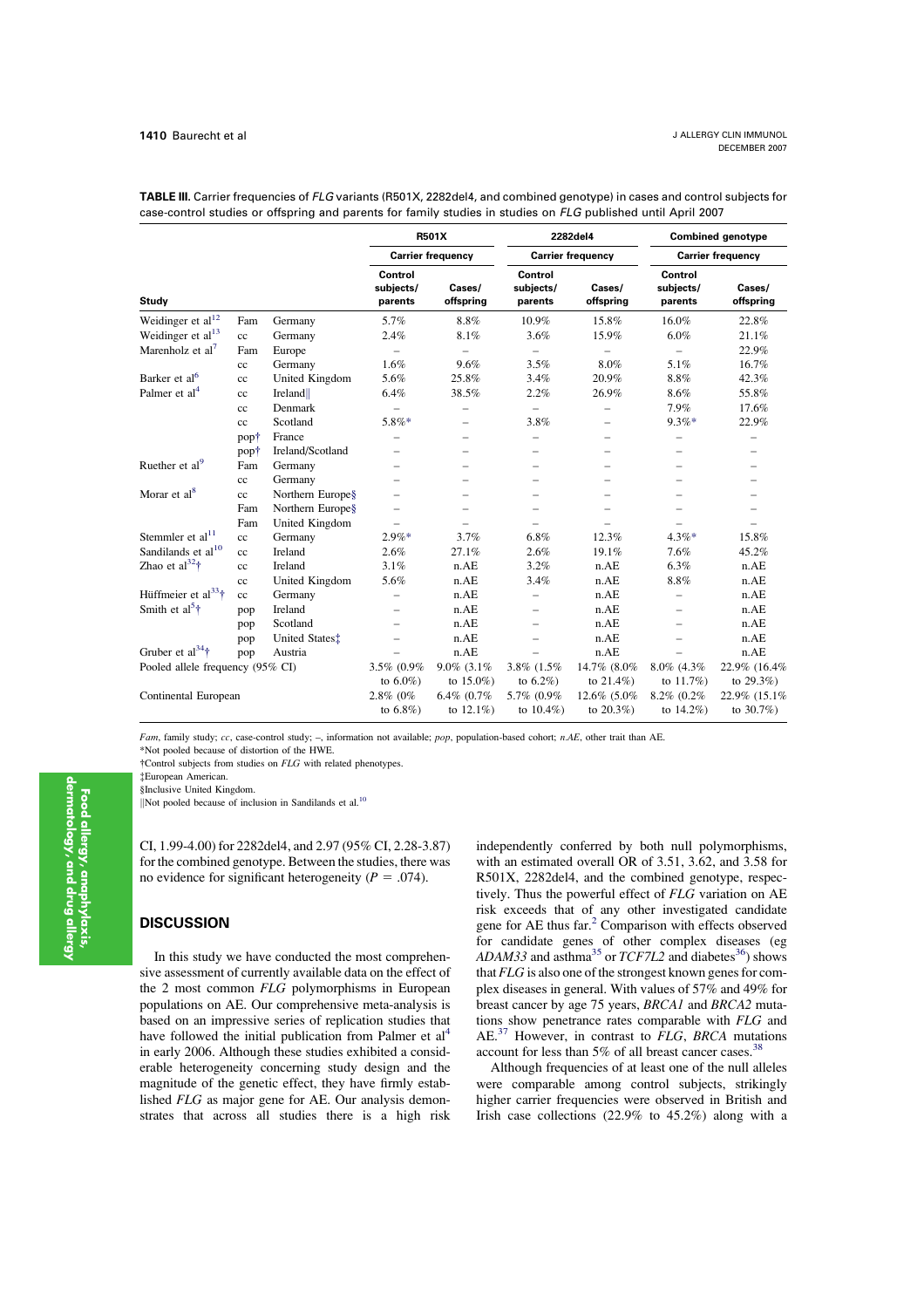

FIG 1. Association of FLG mutations R501X and 2282del4 (combined genotype) with increased AE risk. Forest plots showing the ORs and respective 95% CIs for the different studies (given by first author, year, and ethnicity of the study population) included in the meta-analysis are shown: A, case-control studies; B, family studies; C, combined analysis. The rhombus designates the overall estimate of all studies. The consistently higher AE risk conferred by FLG null alleles in all studies is reflected by a high overall estimated OR. GER, Germany; UK, United Kingdom; DEN, Denmark; SCO, Scotland; IRL, Ireland; cc, case control study.



FIG 2. Funnel plots showing the ORs and 95% CIs for the association between FLG mutations R501X and 2282del4 (combined genotype) and AE observed in case-control studies (A), family studies (B), and both study types (combined analysis; C). Tests of asymmetry showed no significant deviation from the symmetry assumption (Fig 2, A, P = .973; Fig 2, B, P = .953; Fig 2, C, P = .199), thus not indicating publication bias.

higher disease risk (OR, 2.03-10.02) compared with studies from mainland Europe (15.8% to 22.9%). Background minor allele frequencies for R501X are lower in continental Europe, which partially explains this difference. Other possible explanations might include variation in disease spectrum, such as differences in severity and age ranges or differences concerning unknown environmental factors.

Our findings must be taken with caution for a number of reasons. First, these estimates are obtained by pooling despite heterogeneous study designs (eg, case-control and family-based studies). Family-based studies include probands who are designated as having AE as a result of being examined for the purpose of completing the study, but the eczema might not be so severe as to need medical attention. In contrast, case-control studies deal with unrelated individuals who, in the majority of cases, have sufficiently severe AE to require attendance to secondary care. Thus these studies cannot be directly compared. Second, the selection of cases and control subjects varied substantially, and the clinical characteristics of cases and control subjects were often not sufficiently specified. Some groups of control subjects were population based,<sup>4,9,13</sup> whereas others were hospital based.<sup>11</sup> Most studies did not control for known risk factors for AE. In addition, some studies lack information regarding the assessment of Hardy-Weinberg proportion in control subjects, such as the study by Stemmler et al, $^{11}$  in which reanalysis showed that R501X appears to be not in HWE.

A rather homogeneous estimate of the FLG risk on AE could be observed for the family studies, possibly reflecting the known additional level of control for occult genetic admixture, which might confound case-control studies. However, it has to be considered that the constructed  $ORs<sup>24</sup>$  are not directly comparable with those obtained from case-control studies.

We suggest that despite the issues discussed, this large study has established FLG polymorphisms as an extraordinarily strong marker of AE disease risk because we found no evidence of bias. We identified and considered